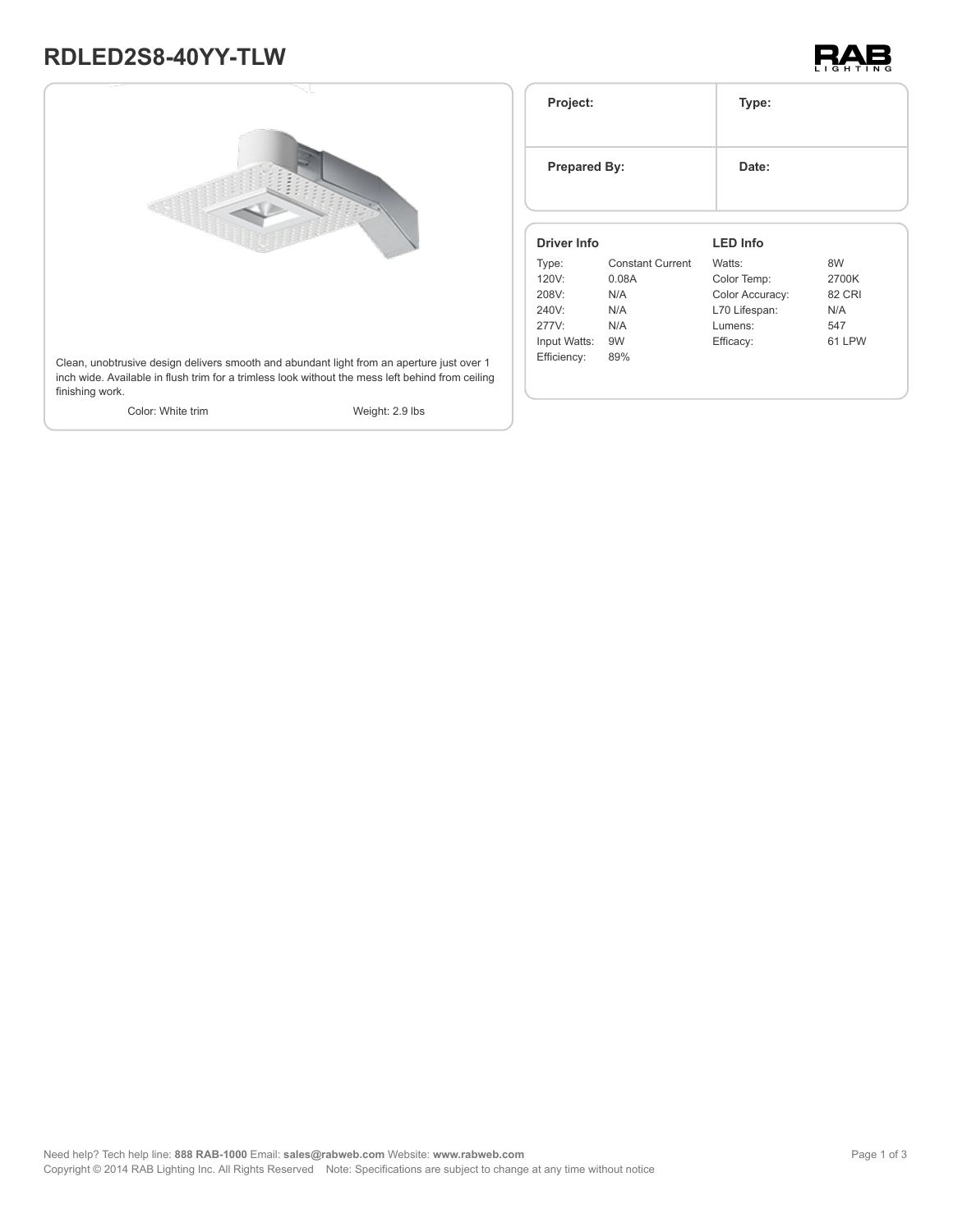

#### **Technical Specifications**

#### **Listings**

#### **UL Listing:**

Suitable for wet locations in a covered ceiling

#### **IESNA LM79 & LM-80 Testing:**

RAB LED luminaries have been tested by an independent laboratory in accordance with IESNA LM-79 and LM-80, and have received the Department of Energy "Lighting Facts" label.

#### **Other**

#### **ENERGY STAR:**

This product is ENERGY STAR® qualified.

#### **Trim Component:**

This component can be ordered with New Construction housing in order to make a complete fixture.

#### **Trimless Look:**

Flush trim for a trimless look without the hassle. Complete ceiling finishing work (spackling, sanding, painting) before installing to ensure a clean trim.

#### **Equivalency:**

RDLED 8W is equivalent to 50W MR16

#### **California Title 24:**

RDLED2S8 complies with 2013 California Title 24 building and electrical codes as a commercial indoor fixture for general spaces when used with a vacancy sensor and TRIAC dimming control. Select a vacancy sensor using catalog number LVS800. TRIAC dimmer provided by others.

#### **Warranty:**

RAB warrants that our LED products will be free from defects in materials and workmanship for a period of ten (5) years from the date of delivery to the end user, including coverage of light output, color stability, driver performance and fixture finish.

#### **Country of Origin:**

Designed by RAB in New Jersey and assembled in the USA by RAB's IBEW Local 3 workers.

#### **Buy American Act Compliant:**

This product is a COTS item manufactured in the United States, and is compliant with the Buy American Act.

#### **Recovery Act (ARRA) Compliant:**

This product complies with the 52.225-21 "Required Use of American Iron, Steel, and Manufactured Goods-- Buy American Act-- Construction Materials (October 2010)

#### **Trade Agreements Act Compliant:**

This product is a COTS item manufactured in the United States, and is compliant with the Trade Agreements Act.

#### **GSA Schedule:**

Suitable in accordance with FAR Subpart 25.4

#### **Construction**

#### **IC Rating:**

Suitable for direct contact with insulation

#### **Ambient Temperature:**

Suitable for use in 55°C ambient temperatures

### **Cold Weather Starting:**

The minimum starting temperature is -40°F/-40°C

#### **Lens:**

Nanostructure lens eliminates "hot spots", and helps provide smooth, uniform light and higher efficiency

#### **Junction Box:**

Integral junction box with wiring capacity for Min 60°C supply conductors End of Run

#### **Housing:**

Specification-grade, die-cast aluminum construction

#### **Installation:**

Torsion springs easily install into ceiling collar (remodeler) or rough-in (new construction)

#### **Green Technology:**

Mercury and UV free, and RoHS compliant

#### **Finish:**

Our environmentally friendly polyester powder coatings are formulated for high-durability and long-lasting color, and contain no VOC or toxic heavy metals.

#### **LED Characteristics**

#### **LED:**

High-output, long-life LED with 2-step binning and integrated driver technology

#### **Color Consistency:**

2-step MacAdam Ellipse binning to achieve consistent fixture-to-fixture color

#### **Color Stability:**

LED color temperature is warrantied to shift no more than 200K in CCT over a 5 year period

#### **Electrical**

#### **Driver:**

Constant Current, Class 2, 120VAC Only, 50/60Hz, 200mA, 0.07A

#### **Technical Specifications (continued)**

#### **Electrical**

**Dimming Driver:**

TRIAC compatible dimmer as low as 10%.

**Optical**

#### **Optics:**

40° beam spread with specular thermoplastic optics

#### **Spacing Criteria:**

0-180° (along): 0.66 90-270° (across): 0.66 diagonal: 0.74